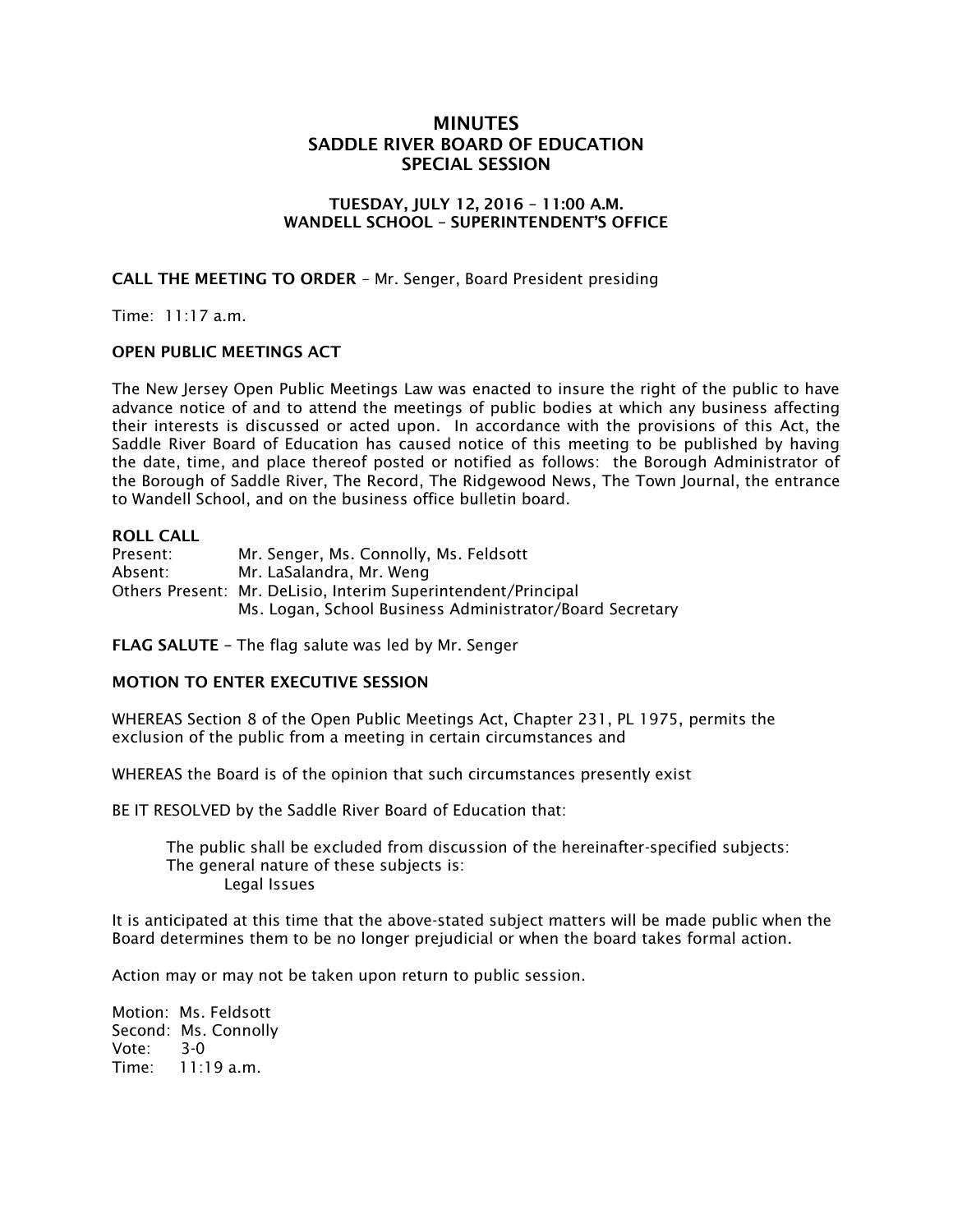# **MOTION TO ADJOURN EXECUTIVE SESSION**

Motion: Mr. Senger Second: Ms. Connolly Vote: 3-0 Time: 11:30 a.m.

## **MEETING OPEN TO THE PUBLIC FOR DISCUSSION OF AGENDA ITEMS ONLY**

Comments and discussion took place on the gift of the cupola.

## **AGENDA ITEMS**

## **F-2388 Entry Vestibule Upgrades Contract # 22 Bid Acceptance**

BE IT RESOLVED that the Saddle River Board of Education accepts the following Entry Vestibule Upgrades (Contract # 22) project bid, opened on June 9, 2016 at 11:00 am:

| Bidder                          | Base Bid     | Add Alternate #1 |
|---------------------------------|--------------|------------------|
| B. Puntasecca Contractors, Inc. | \$128,900.00 | \$29,800.00      |

## **F-2389 Award Entry Vestibule Upgrades Project**

BE IT RESOLVED that the Saddle River Board of Education, hereby awards the Entry Vestibule Upgrades (Contract #22) Project to B. Puntasecca Contractors, Inc. of Hackensack, NJ at the base bid of \$128,900.00, without Add Alternate #1, in accordance with attorney review.

## **F-2390 Transfer from Capital Reserve to Capital Outlay – Security Vestibule**

BE IT RESOLVED that upon the recommendation of the Interim Superintendent, approval be given to transfer funds from the Capital Reserve Account to Capital Outlay Fund in the amount of \$142,000 to fund construction and legal costs related to the Long Range Facility Plan Security Vestibule Project at Wandell School.

# **F-2391 Acceptance of Cupola – HSA Donation**

BE IT RESOLVED that the Saddle River Board of Education accepts with great appreciation the donation of a cupola from the Wandell Home & School Association, subject to review and approval of design and plans by the Saddle River Board of Education.

Finance Motions F-2388 through F-2391 Bundled for Voting: Motion: Mr. Senger Second: Ms. Feldsott Discussion: none Roll Call Vote: JC: Aye IF: Aye HS: Aye Vote: 3-0, motion passed.

**COMMENTS BY THE PUBLIC ON NON-AGENDA ITEMS** A question was asked regarding the status of the 2 $^{\rm nd}$  grade and pre-k classes

#### **MOTION TO ADJOURN MEETING**

Motion: Ms. Feldsott Second: Ms. Connolly Vote: 3-0 Time:  $11:58$  a.m.